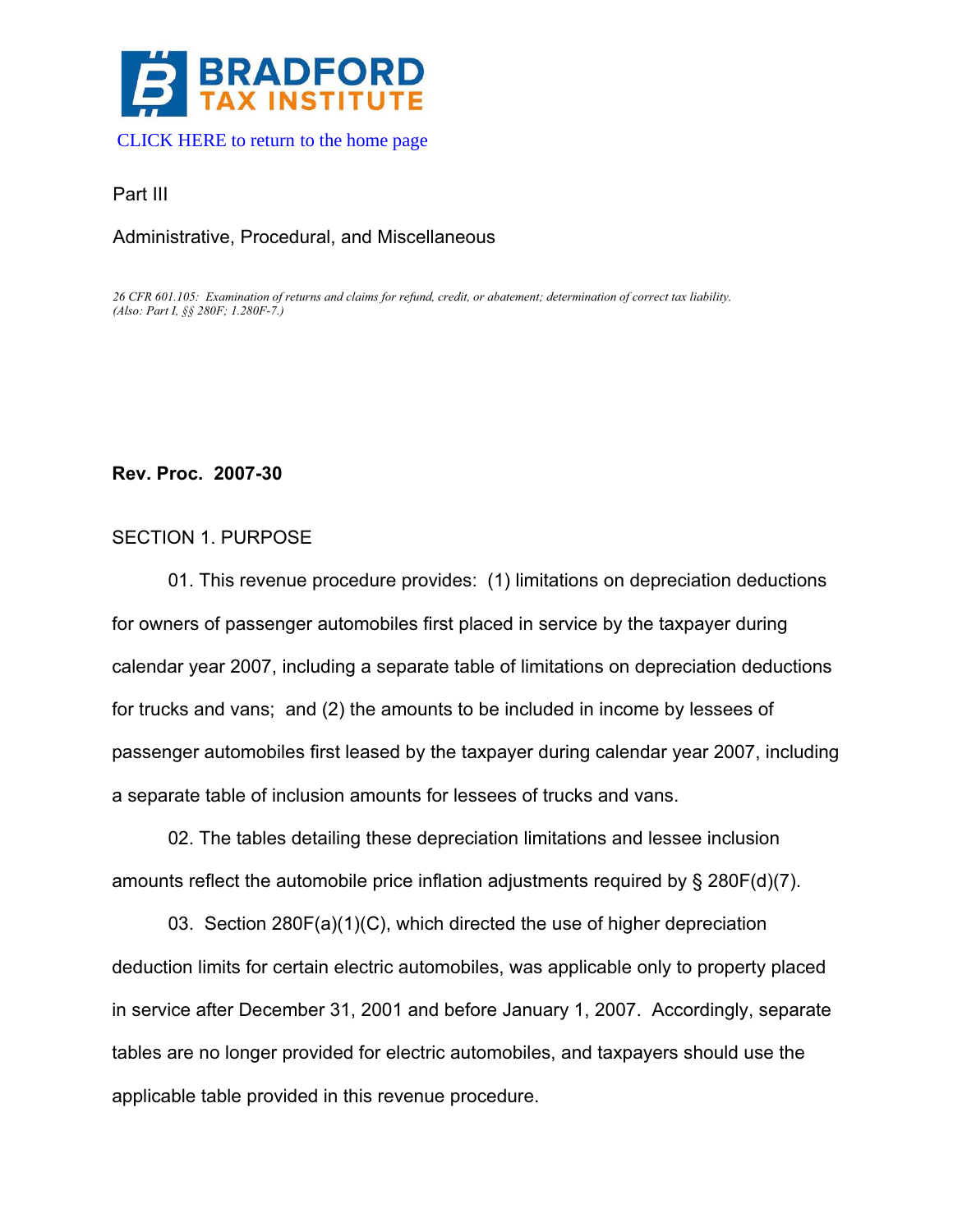### SECTION 2. BACKGROUND

 01. For owners of passenger automobiles, § 280F(a) imposes dollar limitations on the depreciation deduction for the year that the passenger automobile is placed in service by the taxpayer and each succeeding year. Section 280F(d)(7) requires the amounts allowable as depreciation deductions to be increased by a price inflation adjustment amount for passenger automobiles placed in service after 1988. The method of calculating this price inflation amount for trucks and vans placed in service in or after calendar year 2003 uses a different CPI "automobile component" (the "new trucks" component) than that used in the price inflation amount calculation for other passenger automobiles (the "new cars" component), resulting in somewhat higher depreciation deductions for trucks and vans. This change reflects the higher rate of price inflation that trucks and vans have been subject to since 1988. For purposes of this revenue procedure, the term "trucks and vans" refers to passenger automobiles that are built on a truck chassis, including minivans and sport utility vehicles (SUVs) that are built on a truck chassis.

 02. For leased passenger automobiles, § 280F(c) requires a reduction in the deduction allowed to the lessee of the passenger automobile. The reduction must be substantially equivalent to the limitations on the depreciation deductions imposed on owners of passenger automobiles. Under § 1.280F-7(a), this reduction requires the lessees to include in gross income an inclusion amount determined by applying a formula to the amount obtained from a table. There is a table for lessees of trucks and vans and a table for all other passenger automobiles. Each table shows inclusion amounts for a range of fair market values for each tax year after the passenger

 $-2-$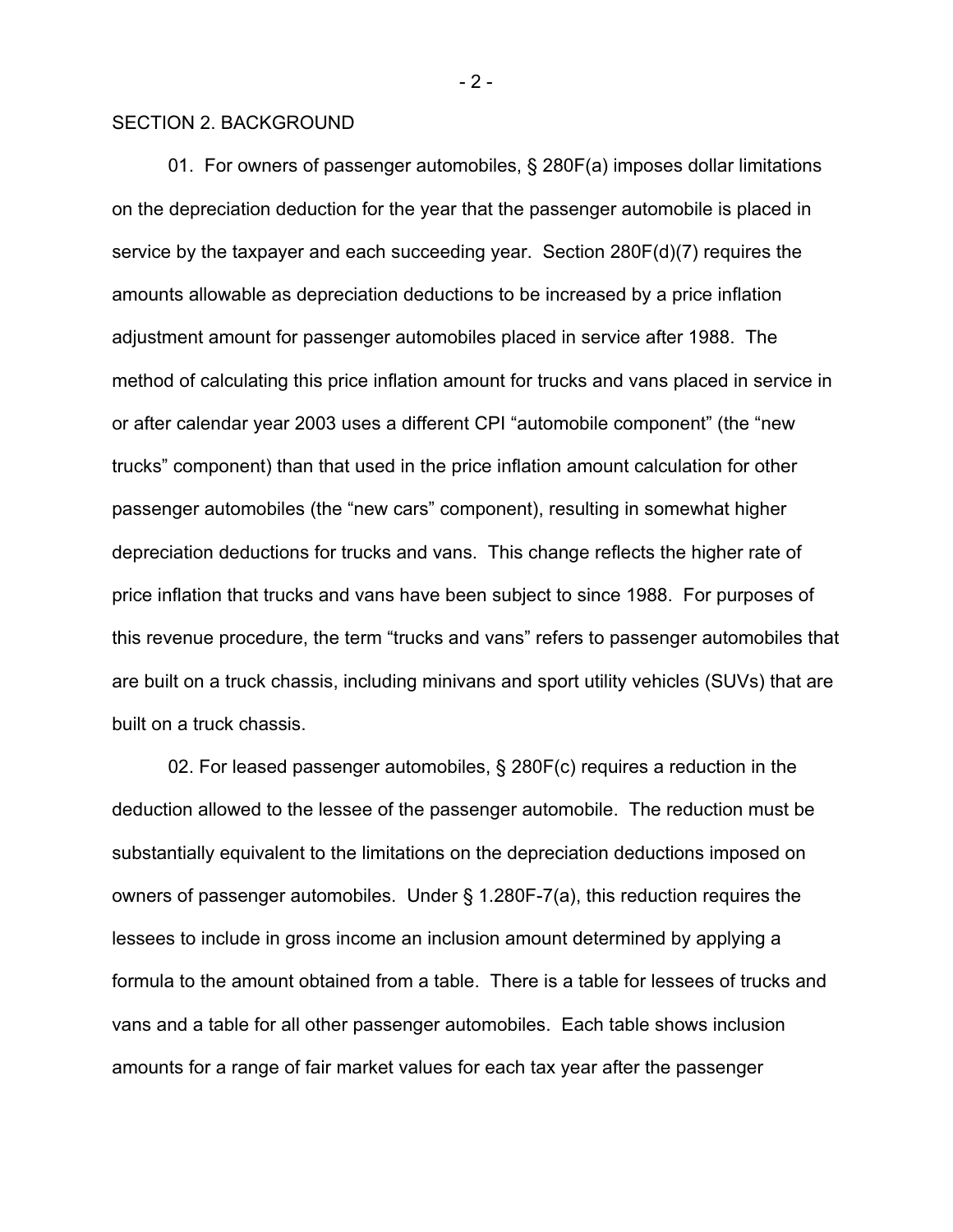automobile is first leased.

### SECTION 3. SCOPE

01. The limitations on depreciation deductions in section 4.02(2) of this revenue procedure apply to passenger automobiles (other than leased passenger automobiles) that are placed in service by the taxpayer in calendar year 2007, and continue to apply for each tax year that the passenger automobile remains in service.

 02. The tables in section 4.03 of this revenue procedure apply to leased passenger automobiles for which the lease term begins during calendar year 2007. Lessees of such passenger automobiles must use these tables to determine the inclusion amount for each tax year during which the passenger automobile is leased. See Rev. Proc. 2002-14, 2002-1 C.B. 450, for passenger automobiles first leased before January 1, 2003, Rev. Proc. 2003-75, 2003-2 C.B. 1018, for passenger automobiles first leased during calendar year 2003, Rev. Proc. 2004-20, 2004-1 C.B. 642, for passenger automobiles first leased during calendar year 2004, Rev. Proc. 2005-13, 2005-1 C.B. 759, for passenger automobiles first leased during calendar year 2005, and Rev. Proc. 2006-18, 2006-1 C.B. 645, for passenger automobiles first leased during calendar year 2006.

#### SECTION 4. APPLICATION

01. In General.

 (1) Limitations on Depreciation Deductions for Certain Automobiles. The limitations on depreciation deductions for passenger automobiles placed in service by the taxpayer for the first time during calendar year 2007 are found in Tables 1 and 2 in section 4.02(2) of this revenue procedure. Table 1 of this revenue procedure provides

- 3 -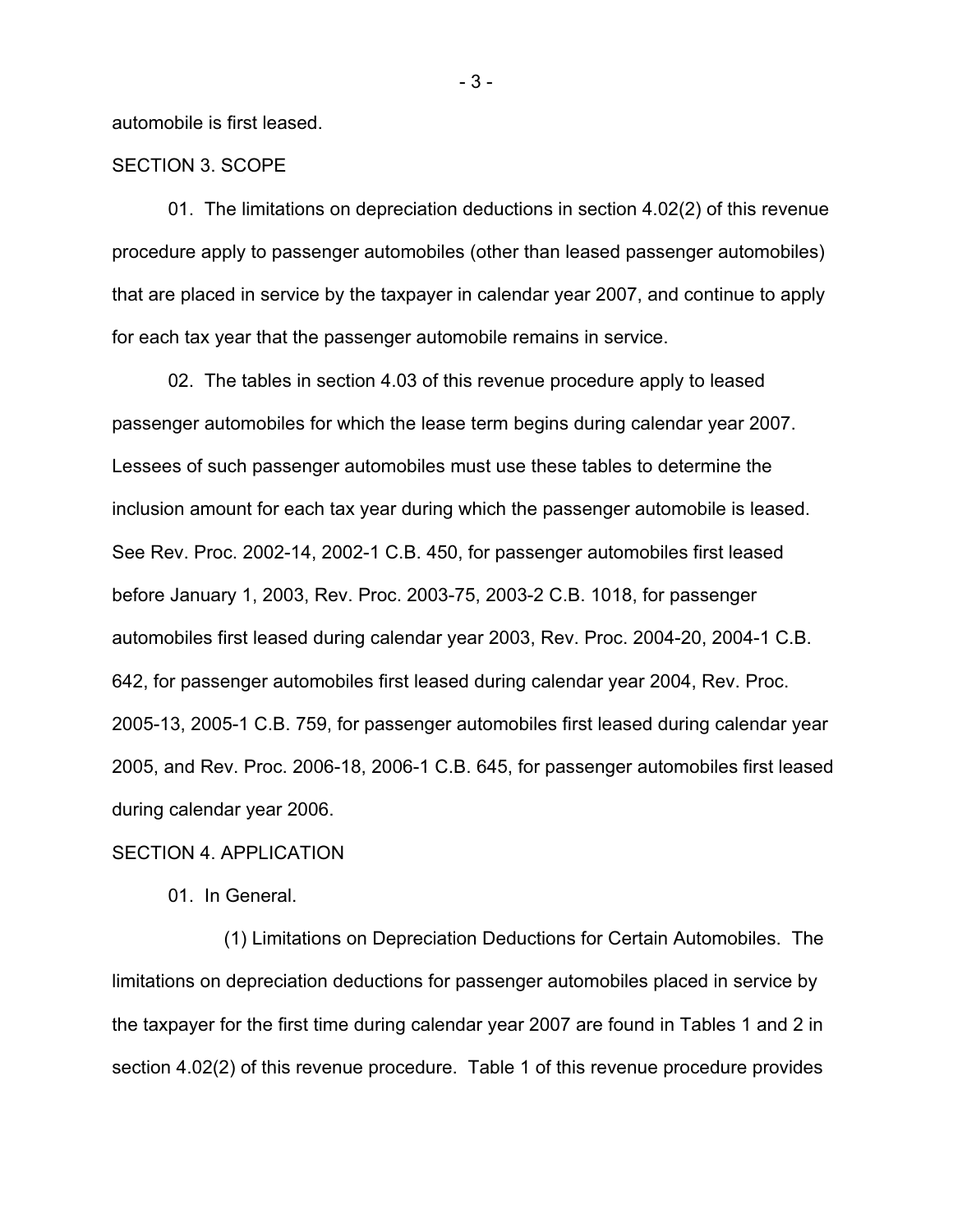limitations on depreciation deductions for a passenger automobile (other than a truck or van). Table 2 of this revenue procedure provides limitations on depreciation deductions for a truck or van.

 (2) Inclusions in Income of Lessees of Passenger Automobiles. A taxpayer first leasing a passenger automobile during calendar year 2007 must determine the inclusion amount that is added to gross income using the tables in section 4.03 of this revenue procedure. The inclusion amount is determined using Table 3 in the case of a passenger automobile (other than a truck or van), and Table 4 in the case of a truck or van. In addition, the procedures of  $\S$  1.280F-7(a) must be followed.

02. Limitations on Depreciation Deductions for Certain Automobiles.

 (1) Amount of the Inflation Adjustment. Under § 280F(d)(7)(B)(i), the automobile price inflation adjustment for any calendar year is the percentage (if any) by which the CPI automobile component for October of the preceding calendar year exceeds the CPI automobile component for October 1987. The term "CPI automobile component" is defined in § 280F(d)(7)(B)(ii) as the "automobile component" of the Consumer Price Index for all Urban Consumers published by the Department of Labor (the CPI). The new car component of the CPI was 115.2 for October 1987 and 136.3 for October 2006. The October 2006 index exceeded the October 1987 index by 21.1. The Service has, therefore, determined that the automobile price inflation adjustment for 2007 for passenger automobiles (other than trucks and vans) is 18.32 percent (21.1/115.2 x 100%). This adjustment is applicable to all passenger automobiles (other than trucks and vans) that are first placed in service in calendar year 2007. The dollar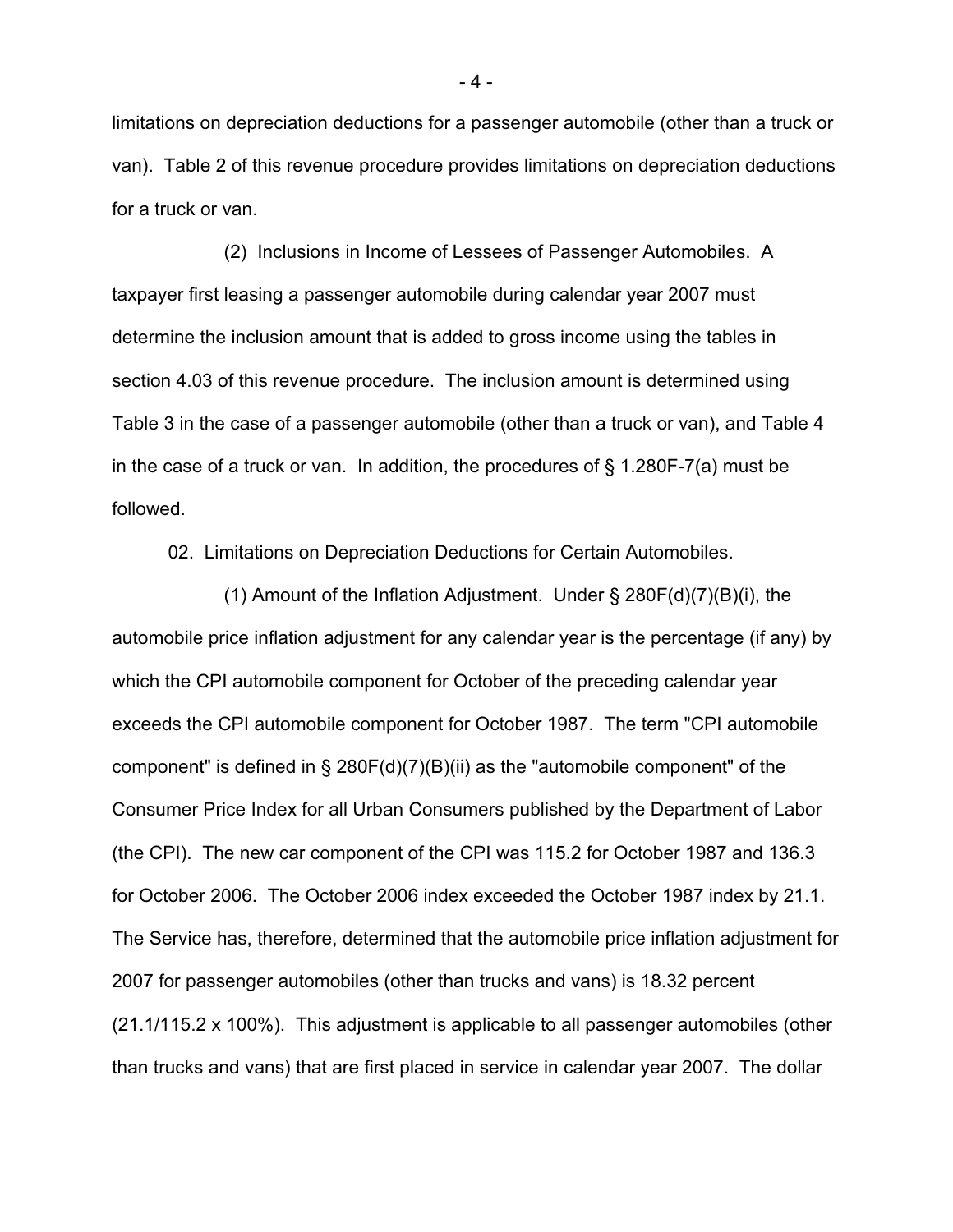limitations in § 280F(a) must therefore be multiplied by a factor of 0.1832, and the resulting increases, after rounding to the nearest \$100, are added to the 1988 limitations to give the depreciation limitations applicable to passenger automobiles (other than trucks and vans) for calendar year 2007. To determine the dollar limitations applicable to trucks and vans first placed in service during calendar year 2007, the new truck component of the CPI is used instead of the new car component. The new truck component of the CPI was 112.4 for October 1987 and 141.4 for October 2006. The October 2006 index exceeded the October 1987 index by 29.0. The Service has, therefore, determined that the automobile price inflation adjustment for 2007 for trucks and vans is 25.80 percent (29.0/112.4 x 100%). This adjustment is applicable to all trucks and vans that are first placed in service in calendar year 2007. The dollar limitations in § 280F(a) must therefore be multiplied by a factor of 0.2580, and the resulting increases, after rounding to the nearest \$100, are added to the 1988 limitations to give the depreciation limitations applicable to trucks and vans.

 (2) Amount of the Limitation. For passenger automobiles placed in service by the taxpayer in calendar year 2007, Tables 1 and 2 contain the dollar amount of the depreciation limitation for each tax year. Use Table 1 for passenger automobiles placed in service by the taxpayer in calendar year 2007. Use Table 2 for trucks and vans placed in service by the taxpayer in calendar year 2007.

|                 | <b>REV. PROC. 2007-30 TABLE 1</b>                                                                                 |
|-----------------|-------------------------------------------------------------------------------------------------------------------|
|                 | DEPRECIATION LIMITATIONS FOR PASSENGER AUTOMOBILES<br>PLACED IN SERVICE BY THE TAXPAYER DURING CALENDAR YEAR 2007 |
| <b>Tax Year</b> | Amount                                                                                                            |
| 1st Tax Year    | \$ 3.060                                                                                                          |

- 5 -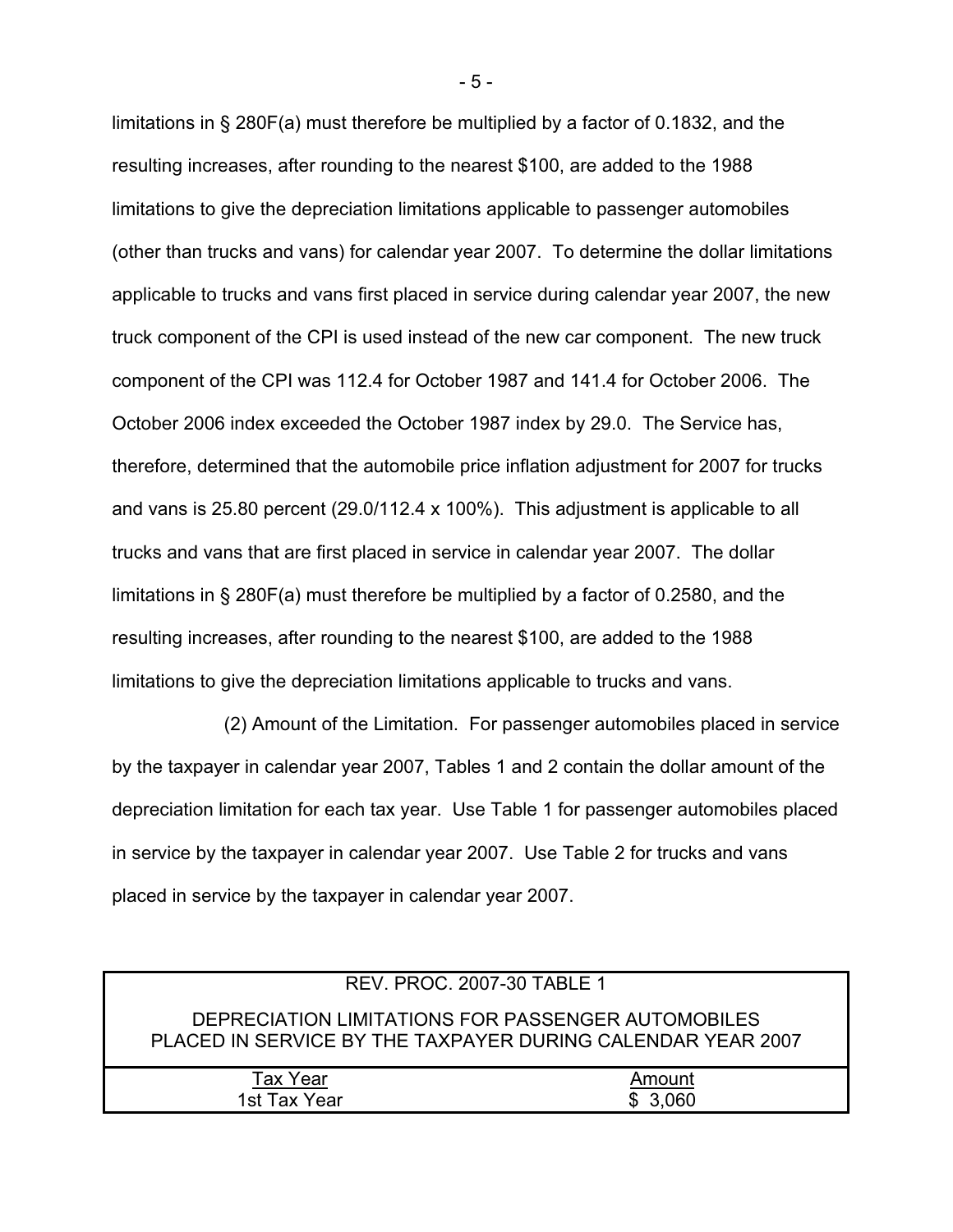| 2nd Tax Year                | \$4,900 |
|-----------------------------|---------|
| 3rd Tax Year                | \$2,850 |
| <b>Each Succeeding Year</b> | \$1,775 |

# REV. PROC. 2007-30 TABLE 2

# DEPRECIATION LIMITATIONS FOR TRUCKS AND VANS PLACED IN SERVICE BY THE TAXPAYER DURING CALENDAR YEAR 2007

| Amount  |
|---------|
| \$3,260 |
| \$5,200 |
| \$3,050 |
| \$1,875 |
|         |

03. Inclusions in Income of Lessees of Passenger Automobiles.

 The inclusion amounts for passenger automobiles first leased in calendar year 2007 are calculated under the procedures described in § 1.280F-7(a). Lessees of passenger automobiles other than trucks and vans should use Table 3 of this revenue procedure in applying these procedures, while lessees of trucks and vans should use Table 4 of this revenue procedure.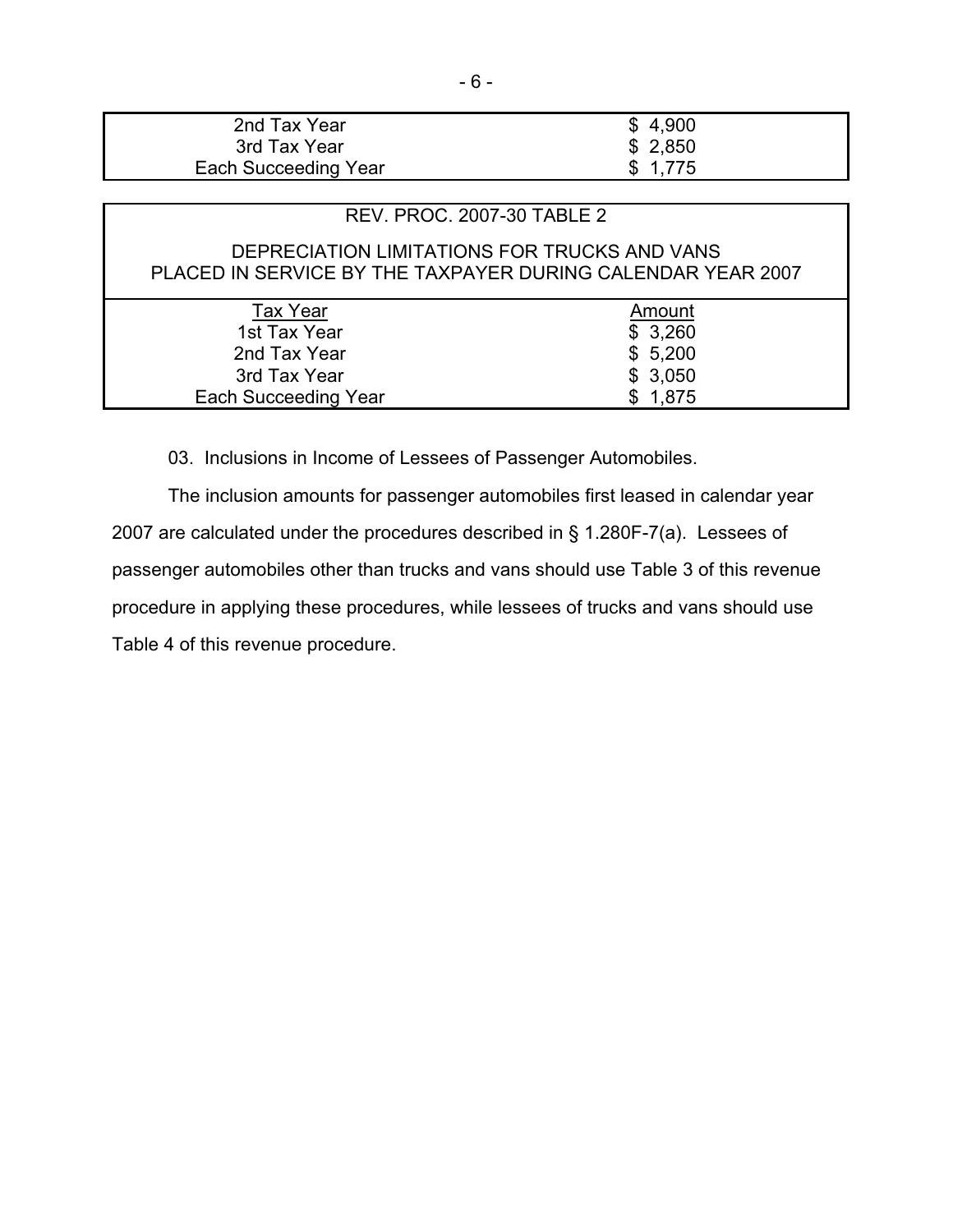| <b>REV. PROC. 2007-30 TABLE 3</b>                                                  |                      |                |     |                              |     |             |
|------------------------------------------------------------------------------------|----------------------|----------------|-----|------------------------------|-----|-------------|
| DOLLAR AMOUNTS FOR PASSENGER AUTOMOBILES                                           |                      |                |     |                              |     |             |
| (THAT ARE NOT TRUCKS OR VANS)<br>WITH A LEASE TERM BEGINNING IN CALENDAR YEAR 2007 |                      |                |     |                              |     |             |
|                                                                                    |                      |                |     |                              |     |             |
|                                                                                    | Fair Market Value of |                |     | <b>Tax Year During Lease</b> |     |             |
|                                                                                    | Passenger Automobile |                |     |                              |     |             |
| Over                                                                               | Not Over             | 1st            | 2nd | 3rd                          | 4th | 5th & later |
| \$15,500                                                                           | \$15,800             | $\overline{2}$ | 5   | 11                           | 11  | 13          |
| 15,800                                                                             | 16,100               | 4              | 10  | 17                           | 19  | 22          |
| 16,100                                                                             | 16,400               | 6              | 14  | 24                           | 28  | 31          |
| 16,400                                                                             | 16,700               | 9              | 18  | 31                           | 35  | 41          |
| 16,700                                                                             | 17,000               | 11             | 23  | 37                           | 43  | 50          |
| 17,000                                                                             | 17,500               | 13             | 29  | 46                           | 54  | 62          |
| 17,500                                                                             | 18,000               | 17             | 37  | 56                           | 68  | 77          |
| 18,000                                                                             | 18,500               | 20             | 44  | 68                           | 81  | 93          |
| 18,500                                                                             | 19,000               | 24             | 51  | 80                           | 94  | 108         |
| 19,000                                                                             | 19,500               | 27             | 59  | 90                           | 108 | 124         |
| 19,500                                                                             | 20,000               | 30             | 67  | 101                          | 121 | 139         |
| 20,000                                                                             | 20,500               | 34             | 74  | 113                          | 134 | 154         |
| 20,500                                                                             | 21,000               | 37             | 82  | 123                          | 148 | 170         |
| 21,000                                                                             | 21,500               | 41             | 89  | 135                          | 161 | 185         |
| 21,500                                                                             | 22,000               | 44             | 97  | 146                          | 174 | 201         |
| 22,000                                                                             | 23,000               | 49             | 108 | 163                          | 194 | 224         |
| 23,000                                                                             | 24,000               | 56             | 123 | 185                          | 221 | 255         |
| 24,000                                                                             | 25,000               | 63             | 138 | 207                          | 248 | 285         |
| 25,000                                                                             | 26,000               | 70             | 153 | 229                          | 275 | 316         |
| 26,000                                                                             | 27,000               | 77             | 168 | 251                          | 302 | 347         |
| 27,000                                                                             | 28,000               | 83             | 183 | 274                          | 328 | 378         |
| 28,000                                                                             | 29,000               | 90             | 198 | 296                          | 355 | 409         |
| 29,000                                                                             | 30,000               | 97             | 213 | 318                          | 382 | 439         |
| 30,000                                                                             | 31,000               | 104            | 228 | 341                          | 408 | 470         |
| 31,000                                                                             | 32,000               | 111            | 243 | 363                          | 435 | 501         |
| 32,000                                                                             | 33,000               | 118            | 258 | 385                          | 461 | 532         |
| 33,000                                                                             | 34,000               | 125            | 273 | 407                          | 488 | 563         |
| 34,000                                                                             | 35,000               | 131            | 288 | 430                          | 515 | 593         |
| 35,000                                                                             | 36,000               | 138            | 303 | 452                          | 542 | 624         |
| 36,000                                                                             | 37,000               | 145            | 318 | 474                          | 568 | 656         |
| 37,000                                                                             | 38,000               | 152            | 333 | 496                          | 595 | 686         |
| 38,000                                                                             | 39,000               | 159            | 348 | 519                          | 621 | 717         |
| 39,000                                                                             | 40,000               | 166            | 363 | 541                          | 648 | 748         |
| 40,000                                                                             | 41,000               | 172            | 378 | 564                          | 674 | 779         |
| 41,000                                                                             | 42,000               | 179            | 393 | 586                          | 701 | 810         |
| 42,000                                                                             | 43,000               | 186            | 408 | 608                          | 728 | 840         |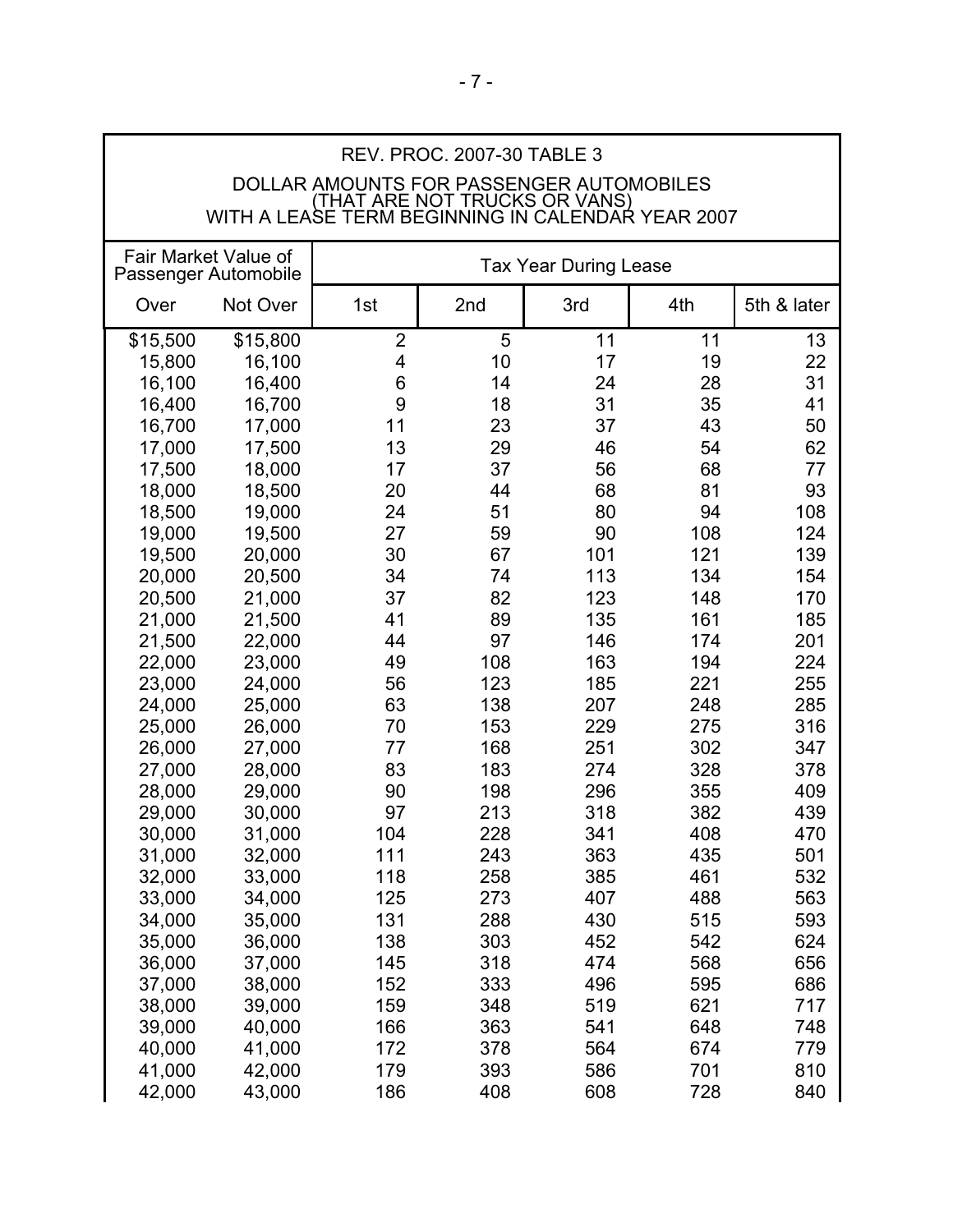| <b>REV. PROC. 2007-30 TABLE 3</b>                                                         |                                              |     |       |                              |       |             |  |
|-------------------------------------------------------------------------------------------|----------------------------------------------|-----|-------|------------------------------|-------|-------------|--|
|                                                                                           | DOLLAR AMOUNTS FOR PASSENGER AUTOMOBILES     |     |       |                              |       |             |  |
| <u>(THAT ARE NOT TRUCKS OR VANS)</u><br>WITH A LEASE TERM BEGINNING IN CALENDAR YEAR 2007 |                                              |     |       |                              |       |             |  |
|                                                                                           |                                              |     |       |                              |       |             |  |
|                                                                                           | Fair Market Value of<br>Passenger Automobile |     |       | <b>Tax Year During Lease</b> |       |             |  |
|                                                                                           |                                              |     |       |                              |       |             |  |
| Over                                                                                      | Not Over                                     | 1st | 2nd   | 3rd                          | 4th   | 5th & later |  |
| 43,000                                                                                    | 44,000                                       | 193 | 423   | 630                          | 755   | 871         |  |
| 44,000                                                                                    | 45,000                                       | 200 | 438   | 652                          | 782   | 902         |  |
| 45,000                                                                                    | 46,000                                       | 207 | 453   | 674                          | 809   | 933         |  |
| 46,000                                                                                    | 47,000                                       | 213 | 468   | 697                          | 835   | 964         |  |
| 47,000                                                                                    | 48,000                                       | 220 | 483   | 719                          | 862   | 995         |  |
| 48,000                                                                                    | 49,000                                       | 227 | 498   | 742                          | 888   | 1,025       |  |
| 49,000                                                                                    | 50,000                                       | 234 | 513   | 764                          | 915   | 1,056       |  |
| 50,000                                                                                    | 51,000                                       | 241 | 528   | 786                          | 942   | 1,087       |  |
| 51,000                                                                                    | 52,000                                       | 248 | 543   | 808                          | 969   | 1,117       |  |
| 52,000                                                                                    | 53,000                                       | 254 | 558   | 831                          | 995   | 1,148       |  |
| 53,000                                                                                    | 54,000                                       | 261 | 573   | 853                          | 1,022 | 1,179       |  |
| 54,000                                                                                    | 55,000                                       | 268 | 588   | 875                          | 1,049 | 1,210       |  |
| 55,000                                                                                    | 56,000                                       | 275 | 603   | 897                          | 1,076 | 1,241       |  |
| 56,000                                                                                    | 57,000                                       | 282 | 618   | 920                          | 1,102 | 1,271       |  |
| 57,000                                                                                    | 58,000                                       | 289 | 633   | 942                          | 1,128 | 1,303       |  |
| 58,000                                                                                    | 59,000                                       | 296 | 648   | 964                          | 1,155 | 1,334       |  |
| 59,000                                                                                    | 60,000                                       | 302 | 663   | 987                          | 1,182 | 1,364       |  |
| 60,000                                                                                    | 62,000                                       | 313 | 685   | 1,020                        | 1,222 | 1,411       |  |
| 62,000                                                                                    | 64,000                                       | 326 | 716   | 1,064                        | 1,276 | 1,472       |  |
| 64,000                                                                                    | 66,000                                       | 340 | 746   | 1,108                        | 1,329 | 1,534       |  |
| 66,000                                                                                    | 68,000                                       | 354 | 775   | 1,154                        | 1,382 | 1,595       |  |
| 68,000                                                                                    | 70,000                                       | 367 | 806   | 1,198                        | 1,435 | 1,657       |  |
| 70,000                                                                                    | 72,000                                       | 381 | 836   | 1,242                        | 1,489 | 1,719       |  |
| 72,000                                                                                    | 74,000                                       | 395 | 865   | 1,287                        | 1,543 | 1,780       |  |
| 74,000                                                                                    | 76,000                                       | 408 | 896   | 1,331                        | 1,596 | 1,842       |  |
| 76,000                                                                                    | 78,000                                       | 422 | 926   | 1,376                        | 1,649 | 1,903       |  |
| 78,000                                                                                    | 80,000                                       | 436 | 955   | 1,421                        | 1,703 | 1,965       |  |
| 80,000                                                                                    | 85,000                                       | 460 | 1,008 | 1,498                        | 1,796 | 2,074       |  |
| 85,000                                                                                    | 90,000                                       | 494 | 1,083 | 1,610                        | 1,929 | 2,228       |  |
| 90,000                                                                                    | 95,000                                       | 528 | 1,158 | 1,721                        | 2,063 | 2,382       |  |
| 95,000                                                                                    | 100,000                                      | 562 | 1,233 | 1,833                        | 2,196 | 2,536       |  |
| 100,000                                                                                   | 110,000                                      | 614 | 1,346 | 1,999                        | 2,396 | 2,767       |  |
| 110,000                                                                                   | 120,000                                      | 682 | 1,496 | 2,222                        | 2,663 | 3,075       |  |
| 120,000                                                                                   | 130,000                                      | 750 | 1,646 | 2,444                        | 2,931 | 3,383       |  |
| 130,000                                                                                   | 140,000                                      | 819 | 1,796 | 2,667                        | 3,197 | 3,692       |  |
| 140,000                                                                                   | 150,000                                      | 887 | 1,946 | 2,890                        | 3,464 | 4,000       |  |
| 150,000                                                                                   | 160,000                                      | 956 | 2,096 | 3,112                        | 3,731 | 4,308       |  |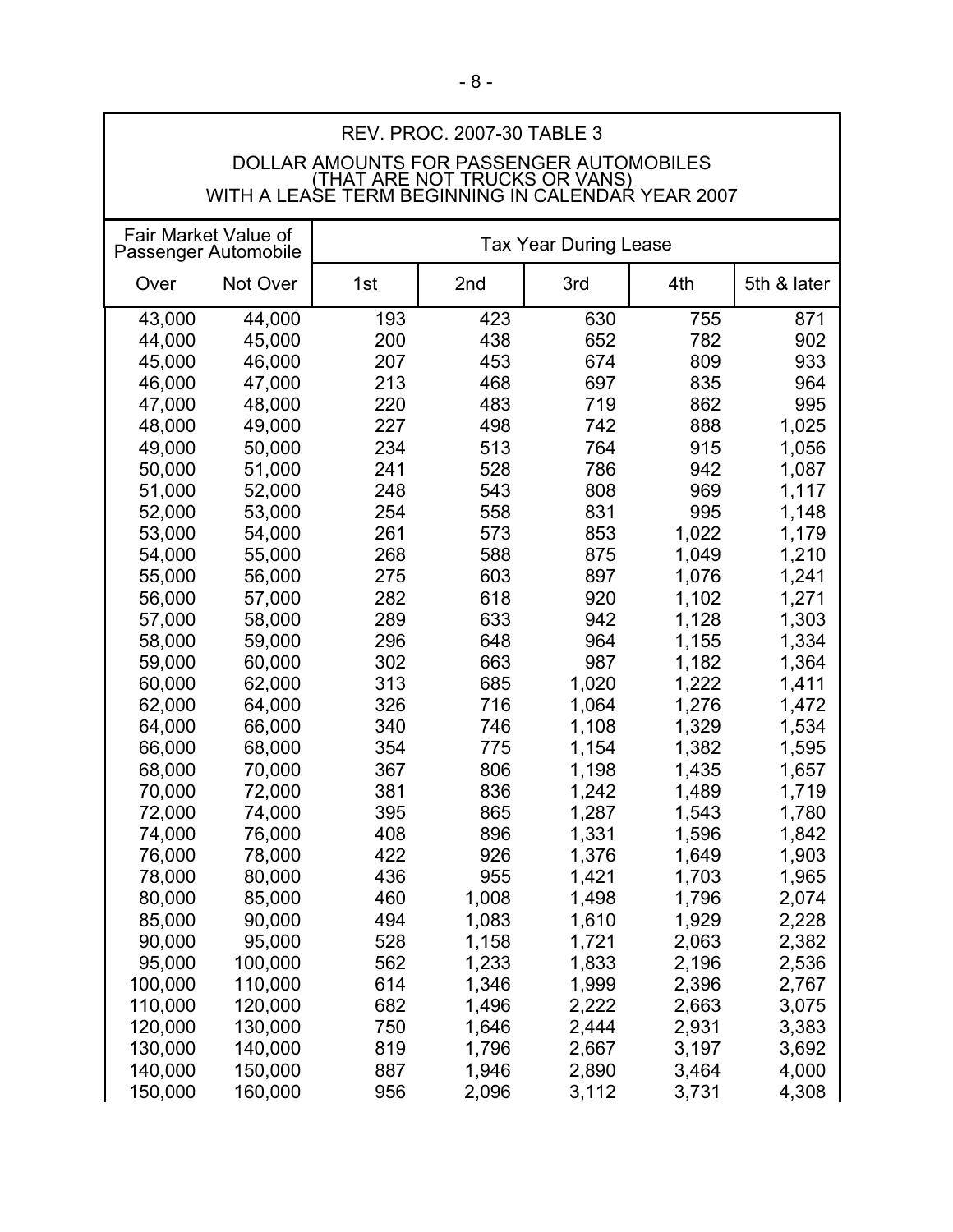| <b>REV. PROC. 2007-30 TABLE 3</b> |                                              |                                                                                    |                 |                              |       |             |  |
|-----------------------------------|----------------------------------------------|------------------------------------------------------------------------------------|-----------------|------------------------------|-------|-------------|--|
|                                   | DOLLAR AMOUNTS FOR PASSENGER AUTOMOBILES     |                                                                                    |                 |                              |       |             |  |
|                                   |                                              | (THAT ARE NOT TRUCKS OR VANS)<br>WITH A LEASE TERM BEGINNING IN CALENDAR YEAR 2007 |                 |                              |       |             |  |
|                                   |                                              |                                                                                    |                 |                              |       |             |  |
|                                   | Fair Market Value of<br>Passenger Automobile |                                                                                    |                 | <b>Tax Year During Lease</b> |       |             |  |
| Over                              | Not Over                                     | 1st                                                                                | 2 <sub>nd</sub> | 3rd                          | 4th   | 5th & later |  |
| 160,000                           | 170,000                                      | 1,024                                                                              | 2,246           | 3,335                        | 3,998 | 4,616       |  |
| 170,000                           | 180,000                                      | 1,093                                                                              | 2,396           | 3,557                        | 4,266 | 4,924       |  |
| 180,000                           | 190,000                                      | 1,161                                                                              | 2,546           | 3,780                        | 4,532 | 5,233       |  |
| 190,000                           | 200,000                                      | 1,229                                                                              | 2,696           | 4,003                        | 4,799 | 5,541       |  |
| 200,000                           | 210,000                                      | 1,298                                                                              | 2,846           | 4,225                        | 5,067 | 5,848       |  |
| 210,000                           | 220,000                                      | 1,366                                                                              | 2,996           | 4,448                        | 5,333 | 6,157       |  |
| 220,000                           | 230,000                                      | 1,435                                                                              | 3,146           | 4,671                        | 5,600 | 6,465       |  |
| 230,000                           | 240,000                                      | 1,503                                                                              | 3,296           | 4,893                        | 5,867 | 6,774       |  |
| 240,000                           | and up                                       | 1,571                                                                              | 3,446           | 5,116                        | 6,134 | 7,082       |  |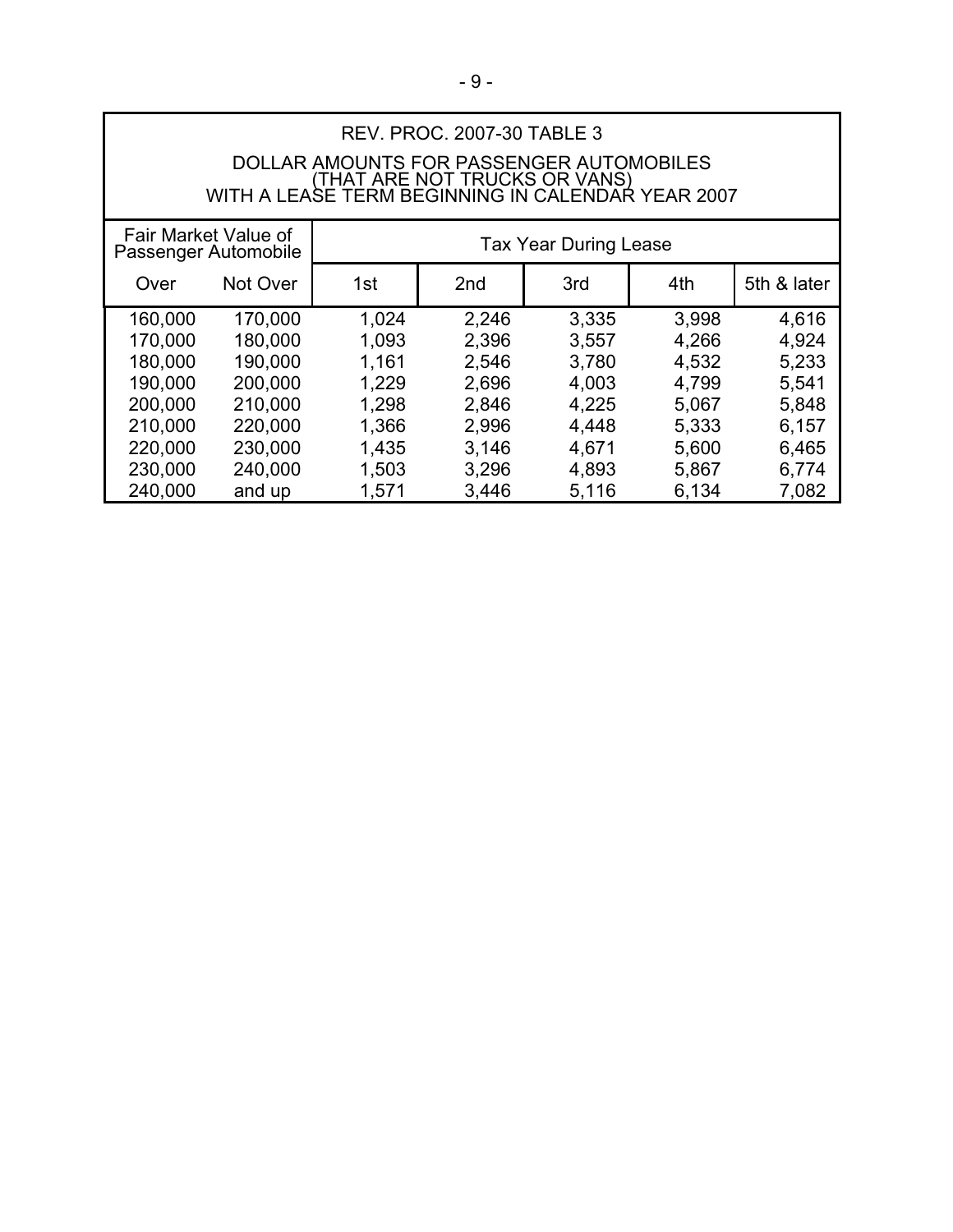| <b>REV. PROC. 2007-30 TABLE 4</b> |                                                                                         |                 |                |                              |     |             |
|-----------------------------------|-----------------------------------------------------------------------------------------|-----------------|----------------|------------------------------|-----|-------------|
|                                   | DOLLAR AMOUNTS FOR TRUCKS AND VANS<br>WITH A LEASE TERM BEGINNING IN CALENDAR YEAR 2007 |                 |                |                              |     |             |
|                                   | Fair Market Value of<br>Truck or Van                                                    |                 |                | <b>Tax Year During Lease</b> |     |             |
| Over                              | Not Over                                                                                | 1st             | 2nd            | 3rd                          | 4th | 5th & later |
| \$16,400                          | \$16,700                                                                                | $\overline{2}$  | $\overline{4}$ | 8                            | 10  | 11          |
| 16,700                            | 17,000                                                                                  | 4               | 9              | 15                           | 17  | 21          |
| 17,000                            | 17,500                                                                                  | $6\phantom{1}6$ | 15             | 24                           | 28  | 33          |
| 17,500                            | 18,000                                                                                  | 10              | 22             | 35                           | 42  | 48          |
| 18,000                            | 18,500                                                                                  | 13              | 30             | 46                           | 55  | 64          |
| 18,500                            | 19,000                                                                                  | 17              | 37             | 57                           | 69  | 79          |
| 19,000                            | 19,500                                                                                  | 20              | 45             | 68                           | 82  | 94          |
| 19,500                            | 20,000                                                                                  | 24              | 52             | 80                           | 95  | 109         |
| 20,000                            | 20,500                                                                                  | 27              | 60             | 90                           | 109 | 125         |
| 20,500                            | 21,000                                                                                  | 30              | 67             | 102                          | 122 | 141         |
| 21,000                            | 21,500                                                                                  | 34              | 75             | 113                          | 135 | 156         |
| 21,500                            | 22,000                                                                                  | 37              | 82             | 124                          | 149 | 171         |
| 22,000                            | 23,000                                                                                  | 42              | 94             | 140                          | 169 | 194         |
| 23,000                            | 24,000                                                                                  | 49              | 109            | 163                          | 195 | 225         |
| 24,000                            | 25,000                                                                                  | 56              | 123            | 186                          | 222 | 256         |
| 25,000                            | 26,000                                                                                  | 63              | 138            | 208                          | 249 | 286         |
| 26,000                            | 27,000                                                                                  | 70              | 153            | 230                          | 276 | 317         |
| 27,000                            | 28,000                                                                                  | 77              | 168            | 252                          | 302 | 349         |
| 28,000                            | 29,000                                                                                  | 83              | 184            | 274                          | 329 | 379         |
| 29,000                            | 30,000                                                                                  | 90              | 199            | 296                          | 356 | 410         |
| 30,000                            | 31,000                                                                                  | 97              | 214            | 318                          | 383 | 440         |
| 31,000                            | 32,000                                                                                  | 104             | 228            | 342                          | 408 | 472         |
| 32,000                            | 33,000                                                                                  | 111             | 243            | 364                          | 435 | 503         |
| 33,000                            | 34,000                                                                                  | 118             | 258            | 386                          | 462 | 534         |
| 34,000                            | 35,000                                                                                  | 125             | 273            | 408                          | 489 | 564         |
| 35,000                            | 36,000                                                                                  | 131             | 289            | 430                          | 515 | 595         |
| 36,000                            | 37,000                                                                                  | 138             | 304            | 452                          | 542 | 626         |
| 37,000                            | 38,000                                                                                  | 145             | 318            | 475                          | 569 | 657         |
| 38,000                            | 39,000                                                                                  | 152             | 333            | 497                          | 596 | 688         |
| 39,000                            | 40,000                                                                                  | 159             | 348            | 520                          | 622 | 718         |
| 40,000                            | 41,000                                                                                  | 166             | 363            | 542                          | 649 | 749         |
| 41,000                            | 42,000                                                                                  | 172             | 379            | 563                          | 676 | 780         |
| 42,000                            | 43,000                                                                                  | 179             | 394            | 586                          | 702 | 811         |
| 43,000                            | 44,000                                                                                  | 186             | 409            | 608                          | 729 | 842         |
| 44,000                            | 45,000                                                                                  | 193             | 423            | 631                          | 756 | 872         |
| 45,000                            | 46,000                                                                                  | 200             | 438            | 653                          | 783 | 903         |
| 46,000                            | 47,000                                                                                  | 207             | 453            | 675                          | 810 | 934         |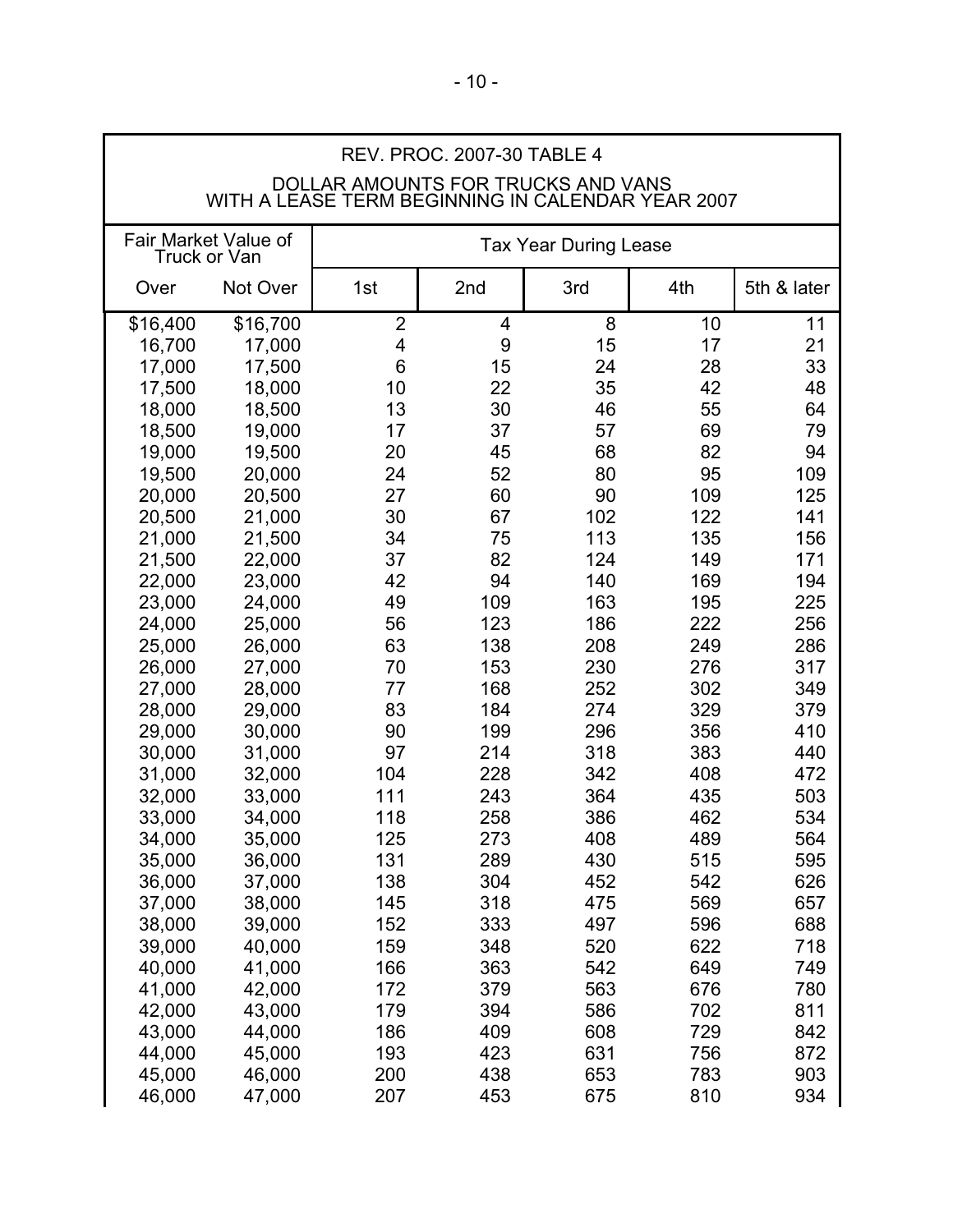| REV. PROC. 2007-30 TABLE 4                                                                                                                          |                                                                                                                                                      |                                                                                                          |                                                                                                                            |                                                                                                                            |                                                                                                                            |                                                                                                                            |
|-----------------------------------------------------------------------------------------------------------------------------------------------------|------------------------------------------------------------------------------------------------------------------------------------------------------|----------------------------------------------------------------------------------------------------------|----------------------------------------------------------------------------------------------------------------------------|----------------------------------------------------------------------------------------------------------------------------|----------------------------------------------------------------------------------------------------------------------------|----------------------------------------------------------------------------------------------------------------------------|
| DOLLAR AMOUNTS FOR TRUCKS AND VANS<br>WITH A LEASE TERM BEGINNING IN CALENDAR YEAR 2007                                                             |                                                                                                                                                      |                                                                                                          |                                                                                                                            |                                                                                                                            |                                                                                                                            |                                                                                                                            |
|                                                                                                                                                     | Fair Market Value of<br>Truck or Van                                                                                                                 |                                                                                                          |                                                                                                                            | <b>Tax Year During Lease</b>                                                                                               |                                                                                                                            |                                                                                                                            |
| Over                                                                                                                                                | Not Over                                                                                                                                             | 1st                                                                                                      | 2nd                                                                                                                        | 3rd                                                                                                                        | 4th                                                                                                                        | 5th & later                                                                                                                |
| 48,000<br>49,000<br>50,000<br>51,000<br>52,000<br>53,000<br>54,000<br>55,000<br>56,000<br>57,000<br>58,000                                          | 49,000<br>50,000<br>51,000<br>52,000<br>53,000<br>54,000<br>55,000<br>56,000<br>57,000<br>58,000<br>59,000                                           | 220<br>227<br>234<br>241<br>248<br>254<br>261<br>268<br>275<br>282<br>289                                | 484<br>499<br>514<br>528<br>543<br>559<br>574<br>589<br>604<br>618<br>633                                                  | 719<br>741<br>764<br>787<br>809<br>831<br>853<br>875<br>897<br>920<br>943                                                  | 863<br>890<br>916<br>943<br>969<br>996<br>1,023<br>1,050<br>1,076<br>1,103<br>1,129                                        | 996<br>1,026<br>1,057<br>1,088<br>1,119<br>1,150<br>1,180<br>1,211<br>1,243<br>1,273<br>1,304                              |
| 59,000<br>60,000<br>62,000<br>64,000<br>66,000<br>68,000<br>70,000<br>72,000<br>74,000<br>76,000<br>78,000<br>80,000                                | 60,000<br>62,000<br>64,000<br>66,000<br>68,000<br>70,000<br>72,000<br>74,000<br>76,000<br>78,000<br>80,000<br>85,000                                 | 296<br>306<br>319<br>333<br>347<br>361<br>374<br>388<br>402<br>415<br>429<br>453                         | 648<br>671<br>701<br>731<br>761<br>791<br>821<br>851<br>881<br>911<br>941<br>994                                           | 965<br>998<br>1,043<br>1,087<br>1,131<br>1,176<br>1,221<br>1,265<br>1,309<br>1,354<br>1,399<br>1,476                       | 1,156<br>1,196<br>1,249<br>1,303<br>1,357<br>1,410<br>1,463<br>1,517<br>1,570<br>1,624<br>1,676<br>1,770                   | 1,335<br>1,381<br>1,443<br>1,504<br>1,566<br>1,627<br>1,689<br>1,751<br>1,813<br>1,874<br>1,936<br>2,044                   |
| 85,000<br>90,000<br>95,000<br>100,000<br>110,000<br>120,000<br>130,000<br>140,000<br>150,000<br>160,000<br>170,000<br>180,000<br>190,000<br>200,000 | 90,000<br>95,000<br>100,000<br>110,000<br>120,000<br>130,000<br>140,000<br>150,000<br>160,000<br>170,000<br>180,000<br>190,000<br>200,000<br>210,000 | 487<br>521<br>555<br>607<br>675<br>744<br>812<br>880<br>949<br>1,017<br>1,086<br>1,154<br>1,222<br>1,291 | 1,069<br>1,144<br>1,219<br>1,331<br>1,481<br>1,631<br>1,781<br>1,932<br>2,081<br>2,232<br>2,381<br>2,532<br>2,682<br>2,831 | 1,587<br>1,699<br>1,810<br>1,977<br>2,200<br>2,423<br>2,646<br>2,867<br>3,091<br>3,313<br>3,536<br>3,758<br>3,981<br>4,204 | 1,904<br>2,037<br>2,171<br>2,371<br>2,638<br>2,904<br>3,171<br>3,439<br>3,705<br>3,972<br>4,239<br>4,506<br>4,773<br>5,040 | 2,198<br>2,352<br>2,506<br>2,737<br>3,045<br>3,354<br>3,662<br>3,970<br>4,279<br>4,586<br>4,895<br>5,203<br>5,511<br>5,820 |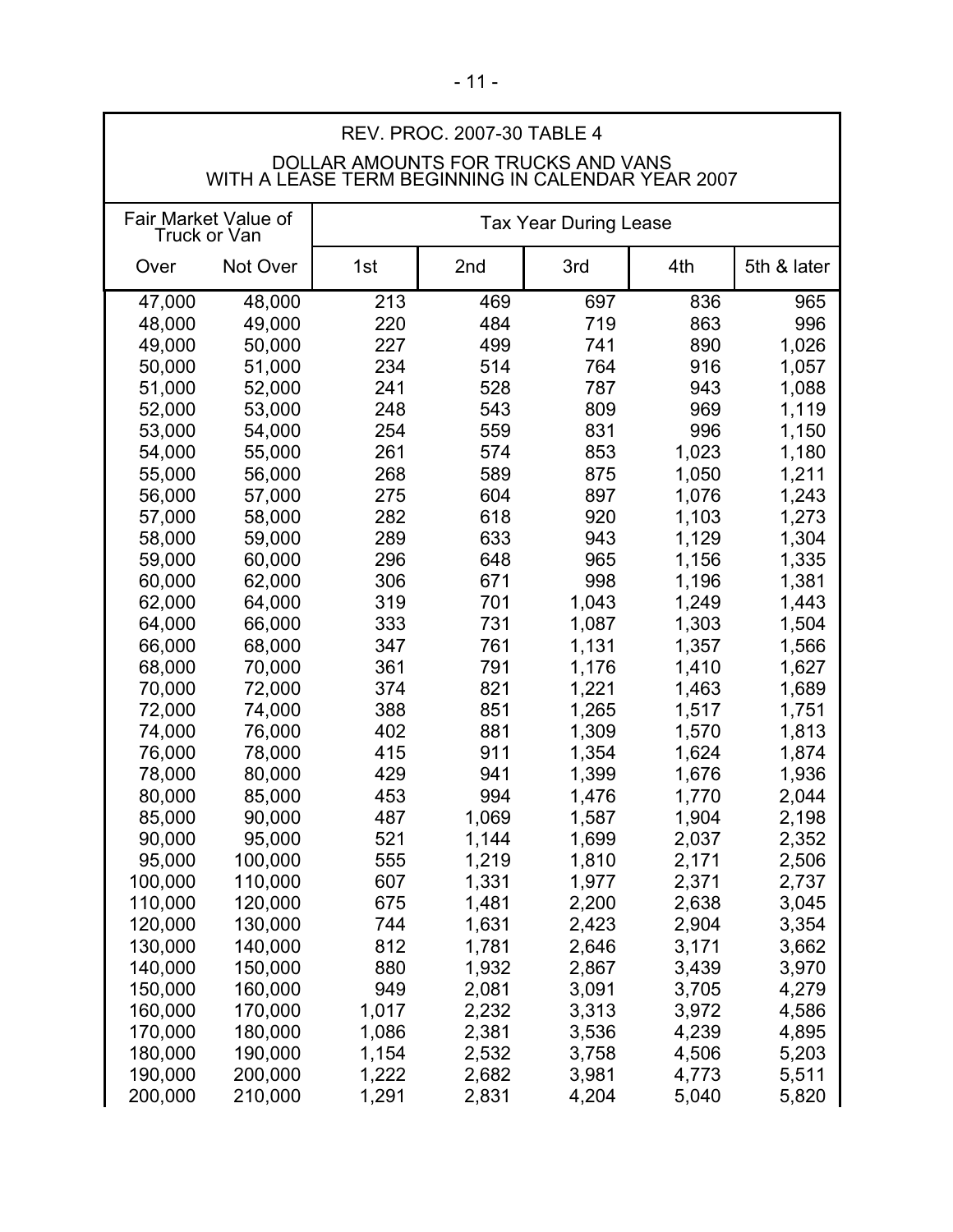| <b>REV. PROC. 2007-30 TABLE 4</b>                                                       |                    |                                                     |                |                |                |                |  |
|-----------------------------------------------------------------------------------------|--------------------|-----------------------------------------------------|----------------|----------------|----------------|----------------|--|
| DOLLAR AMOUNTS FOR TRUCKS AND VANS<br>WITH A LEASE TERM BEGINNING IN CALENDAR YEAR 2007 |                    |                                                     |                |                |                |                |  |
| Fair Market Value of<br>Truck or Van                                                    |                    | <b>Tax Year During Lease</b>                        |                |                |                |                |  |
| Over                                                                                    | Not Over           | 5th & later<br>2 <sub>nd</sub><br>4th<br>1st<br>3rd |                |                |                |                |  |
| 210,000<br>220,000                                                                      | 220,000<br>230,000 | 1,359<br>1,428                                      | 2,982<br>3.131 | 4,426<br>4,649 | 5,307<br>5,575 | 6,128<br>6,435 |  |

230,000 240,000 1,496 3,282 4,871 5,841 6,744 240,000 and up 1,565 3,431 5,095 6,108 7,052